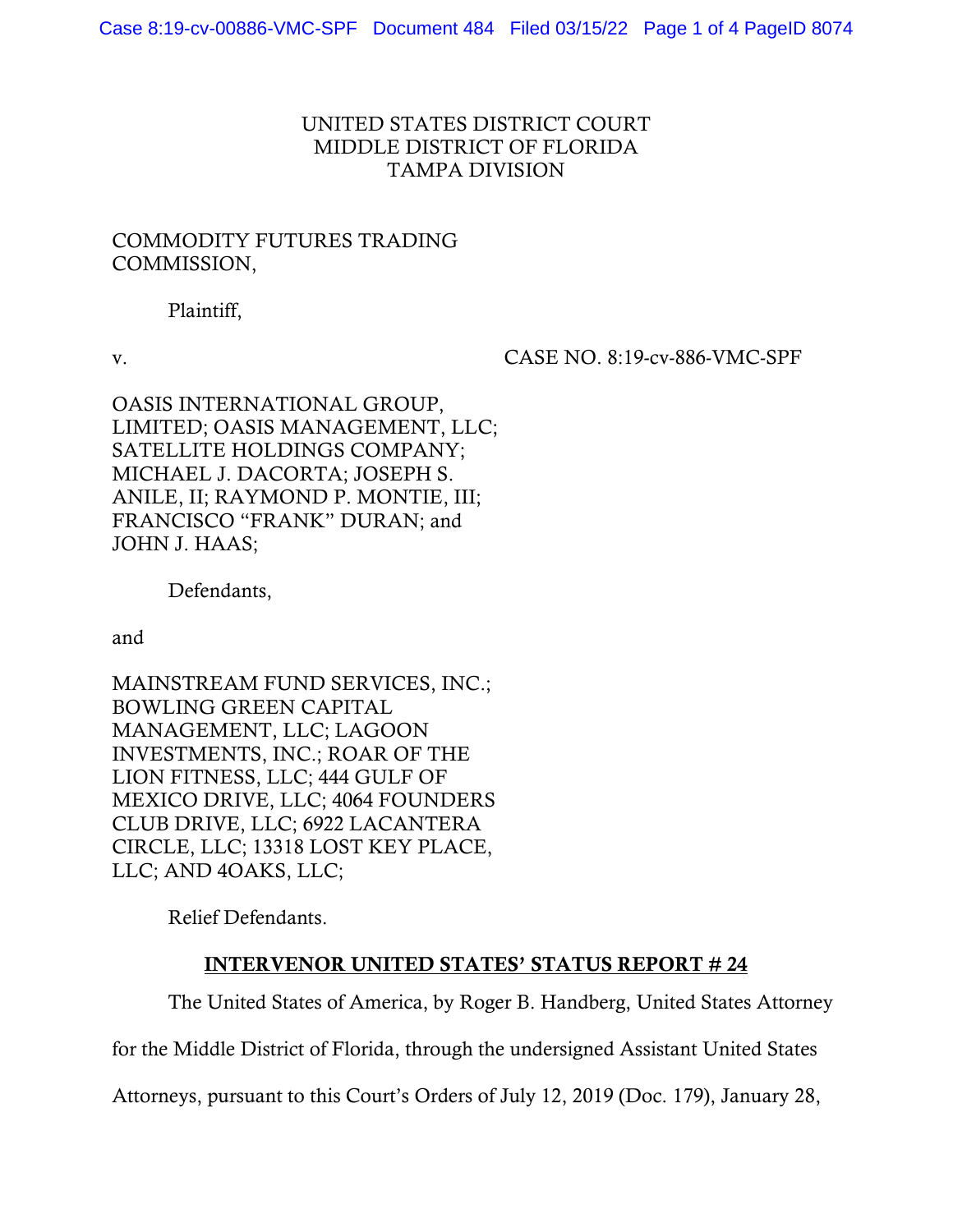2020 (Doc. 228), July 24, 2020 (Doc. 290), January 19, 2021 (Doc. 354), July 27, 2021 (Doc. 418), and January 18, 2022 (Doc. 470) hereby respectfully submits this status report to the Court.

Defendant Michael J. DaCorta was indicted on December 17, 2019. *See United States v. Michael J. DaCorta*, Case No. 8:19-cr-605-WFJ-CPT. *Id.* at Doc. 96. The next status hearing is set for March 17, 2022. *Id.* at Doc. 105. Trial before the Honorable District Court Judge William F. Jung is set to begin on a date certain of April 18, 2022. *See* Notice of Hearing at Doc. 127. The trial is expected to last 2.5 to 3 weeks.

As previously reported, defendant Joseph S. Anile II pleaded guilty to an information pursuant to a plea agreement on September 26, 2019. *See United States v. Joseph S. Anile II*, Case No. 8:19-cr-334-MSS-CPT, at Doc. 12. He was sentenced on November 18, 2020. *Id.* at Doc. 58.

On May 28, 2021, U.S. District Court Judge Thomas P. Barber entered an Order (Doc. 62) to stay and administratively close the case *Burton Wiand v. Raymond P. Montie III,* Case No. 8:20-cv-863-TPB-SPF, pending completion of the criminal trial in *United States v. Michael J. DaCorta* or should the criminal case resolve earlier.

The Court's Order granting a stay of these proceedings will expire on July 24, 2022. (Doc. 470).

The government's investigation is ongoing.

2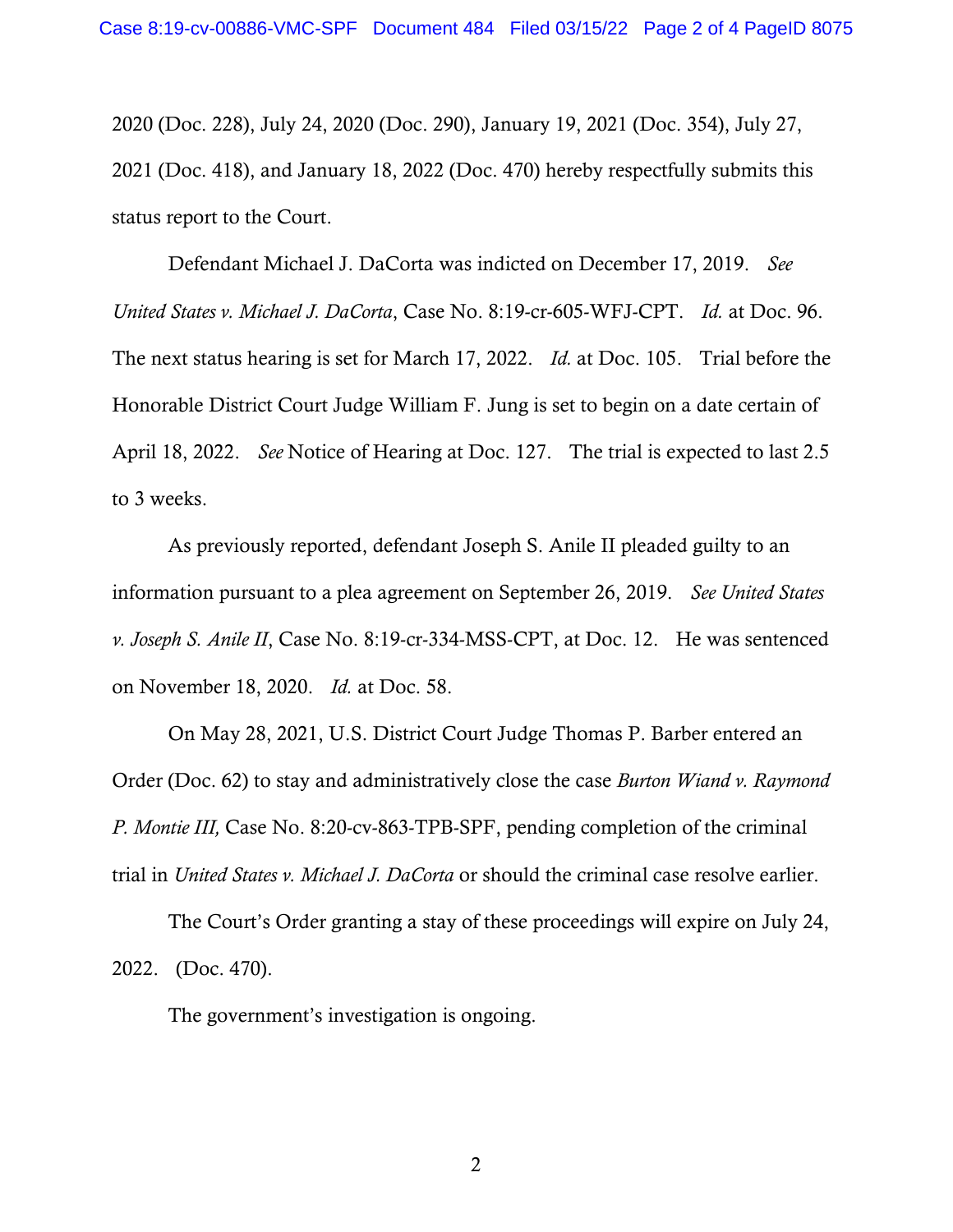Respectfully submitted,

ROGER B. HANDBERG United States Attorney

By: *\_\_\_\_\_\_\_\_\_\_\_\_\_\_\_\_\_*

David W.A. Chee Assistant United States Attorney Florida Bar No.: 109659 400 N. Tampa St., Ste. 3200 Tampa, FL 33602-4798 Telephone: (813) 274-6000 Facsimile: (813) 274-6358 E-mail: David.Chee@usdoj.gov

*/s/ Rachelle DesVaux Bedke* Rachelle DesVaux Bedke Assistant United States Attorney Florida Bar No. 0099953 400 N. Tampa St., Ste. 3200 Tampa, FL 33602-4798 Telephone: (813) 274-6000 Facsimile: (813) 274-6358 E-mail: Rachelle.Bedke@usdoj.gov